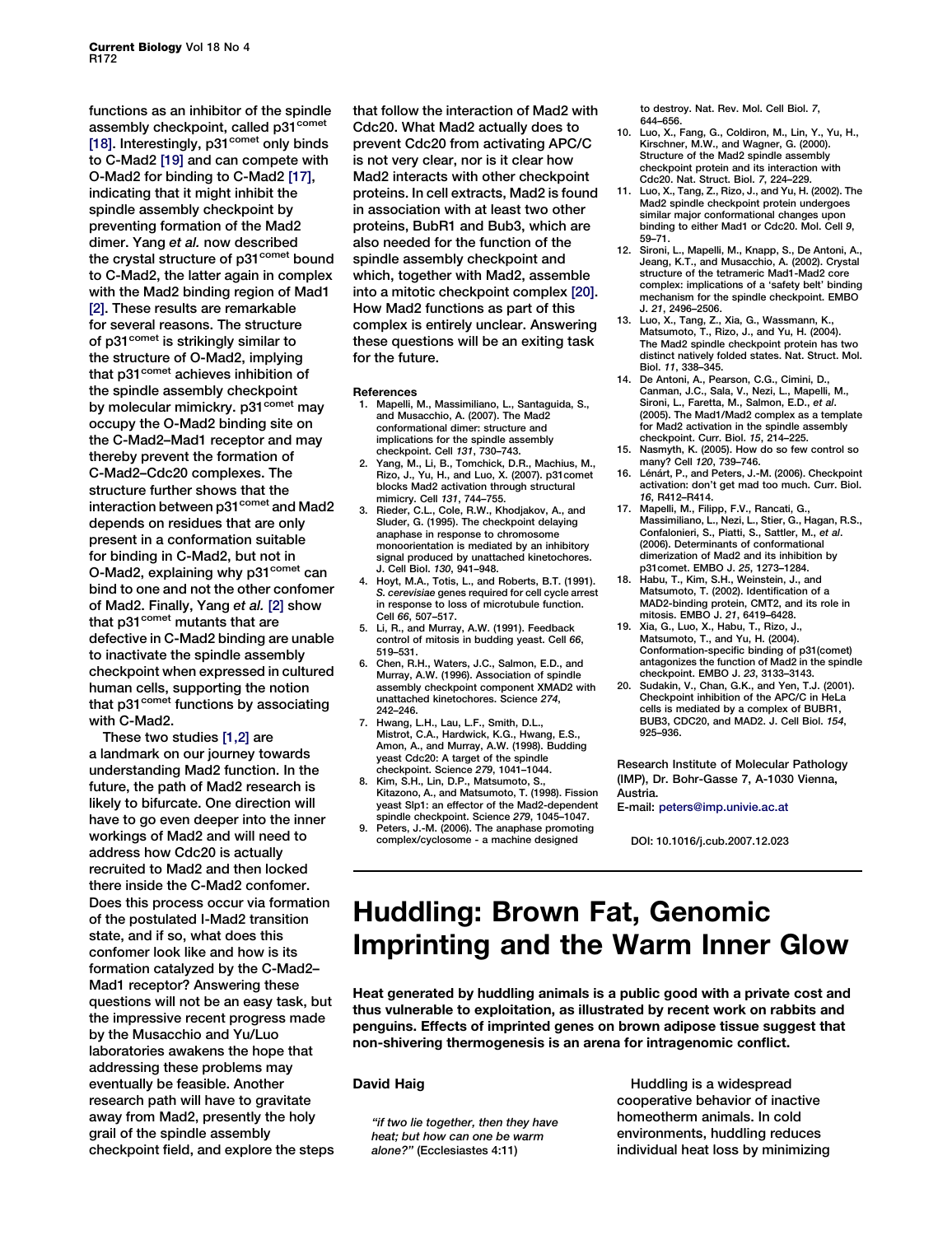<span id="page-1-0"></span>**Dispatch** R173

the exposed surface area. Moreover, animals that congregate in an enclosed space can raise the ambient temperature more effectively than a single individual, thus reducing each individual's heat loss per unit of exposed surface. Energy saving through huddling may be substantial. For example, 45 large brown bats (Eptesicus fuscus) huddled in a tree cavity expend less than half the energy as they would, were each of them roosting alone [\[1\]](#page-2-0).

Within a huddle, the fuel consumed by thermogenesis is a direct personal cost to each individual while the benefits are shared by all. Social thermoregulation is, therefore, in principle vulnerable to exploitation by free-riders who skimp on their share of the heating bill. A recent study of emperor penguins reveals the interplay of cooperation and conflict during huddling [\[2\]](#page-2-0). Another study by the same group quantifies the benefits of huddling in litters of rabbits [\[3\].](#page-2-0)

Paternal Endurance and Sib Conclaves Male emperor penguins endure a four-month fast through the Antarctic winter. During this fast, males live off their fat reserves, incubate a single egg and subsequently feed the newly hatched chick. Males huddle in large groups, especially in bad weather. This allows them to reduce heating costs while maintaining high incubation temperatures. Huddling is essential for successful reproduction because males have insufficient reserves to survive winter on their own [\[2,4\].](#page-2-0) Gilbert and colleagues [\[2\]](#page-2-0) monitored core and subcutaneous body temperatures of five male emperor penguins during their winter fast. Fortuitously (for the researchers), one male lost his egg during a blizzard after 20 days of incubation. The four males who retained their eggs maintained high core temperatures while huddling (36.9  $\pm$  0.3°C). The fifth male, however, reduced his core temperature while huddling (35.5  $\pm$  $0.4^{\circ}$ C; range 32.8–37.4 $^{\circ}$ C), thereby effectively turning into a net recipient of heat from his warmer neighbors. A plausible interpretation of this observation is that the loss of his egg shifted the marginal costs and benefits of thermogenesis. Once freed from the constraint of providing heat to a developing chick, the male was able to exploit the heat

production of other males who still incubated eggs.

Huddling is particularly important for young birds and mammals with high surface area to volume ratios. Huddling behavior has been extensively studied in rat litters [\[5,6\].](#page-2-0) Rat pups snuggle closer together at colder temperatures, causing the aggregate surface area of a huddle to expand as temperature rises and contract as temperature falls. During contraction, outer pups attempt to wriggle into the center, whereby individual pups circulate between the surface and center of the pile. When thermogenesis was pharmacologically inhibited in one or more pups, huddles were stable at 15 $\mathrm{^{\circ}C}$  if all of the pups or none of the pups were treated, whereas mixed huddles disintegrated [\[7\].](#page-2-0)

Rabbit mothers, unlike rat dams, suckle their pups once a day for 3–5 minutes, but do not otherwise interact with their offspring. Pups huddle in the absence of their mother and raise their body temperature shortly before her predicted return. Gilbert and colleagues [\[3\]](#page-2-0) exploited these unusual features of maternal care to assess the benefits of huddling. Rabbit pups were kept at 23-24°C in groups of one, two, four or eight but were returned to their original litters for suckling. In comparison to pups raised alone, pups from groups of eight used 40% less energy between days 3 and 5 and accumulated more fat by day 12. Pups reared alone failed to raise their body temperature before their mother's return and consumed less milk during her brief visits. Thus, energetic savings from huddling were converted into greater access to maternal resources.

## Huddling with Relatives

Pups help to reduce each other's heating costs but are also competitors for milk. The evolutionary balance between these two forces will be determined, in part, by the extent of relatedness among huddle-mates. Consider the fate of a hypothetical, newly arisen — and thus rare — allele that reduces thermogenesis in a population in which most individuals contribute to social heating. If huddles consisted of non-relatives, then carriers of the rare allele would be the only members of their huddle to reduce thermogenesis. In this case, a carrier would reduce his own costs of thermogenesis while continuing to



Figure 1. Social heating and genomic imprinting.

Huddling mouse pups from a litter with one mother and multiple fathers. Blue dots represent offspring that have inherited one of the two alleles present in their mother. The red dot represents a paternal allele inherited from one of the fathers. For any particular offspring, its maternal allele is present, on average, in half the other members of the litter but its paternal allele is present in a minority of littermates. Consider a rare allele that reduces thermogenesis: If this is the blue maternal allele, each offspring with the allele will lose heat contributions from three littermates. If this is the red paternal allele, its carrier would continue to be warmed by the other members of the litter. Therefore, maternal alleles are predicted to favor higher levels of thermogenesis than paternal alleles.

receive heat from the rest of the group. If, on the other hand, huddles consisted of full-sibs, then an allele carrier would reduce his heating costs but would also lose heat contributions from half the other members of the huddle who carry a copy of the same allele. Therefore, all other things being equal, alleles for free-loading are more likely to invade a population, and spread to fixation, if huddles consist of non-relatives.

Degrees of relatedness can vary among individuals within huddles. In this case, individuals of lower than average relatedness would be expected to exploit the thermogenesis of individuals of higher than average relatedness. Alpine marmots, for instance, hibernate in groups of up to 20 individuals. When the huddle contains juveniles, winter weight loss increases for older sibs of the litter but decreases for less-related individuals [\[8\]](#page-2-0). This suggests that older sibs increase thermogenesis to enhance the survival of juveniles, and less-related individuals benefit by reducing their own heat production.